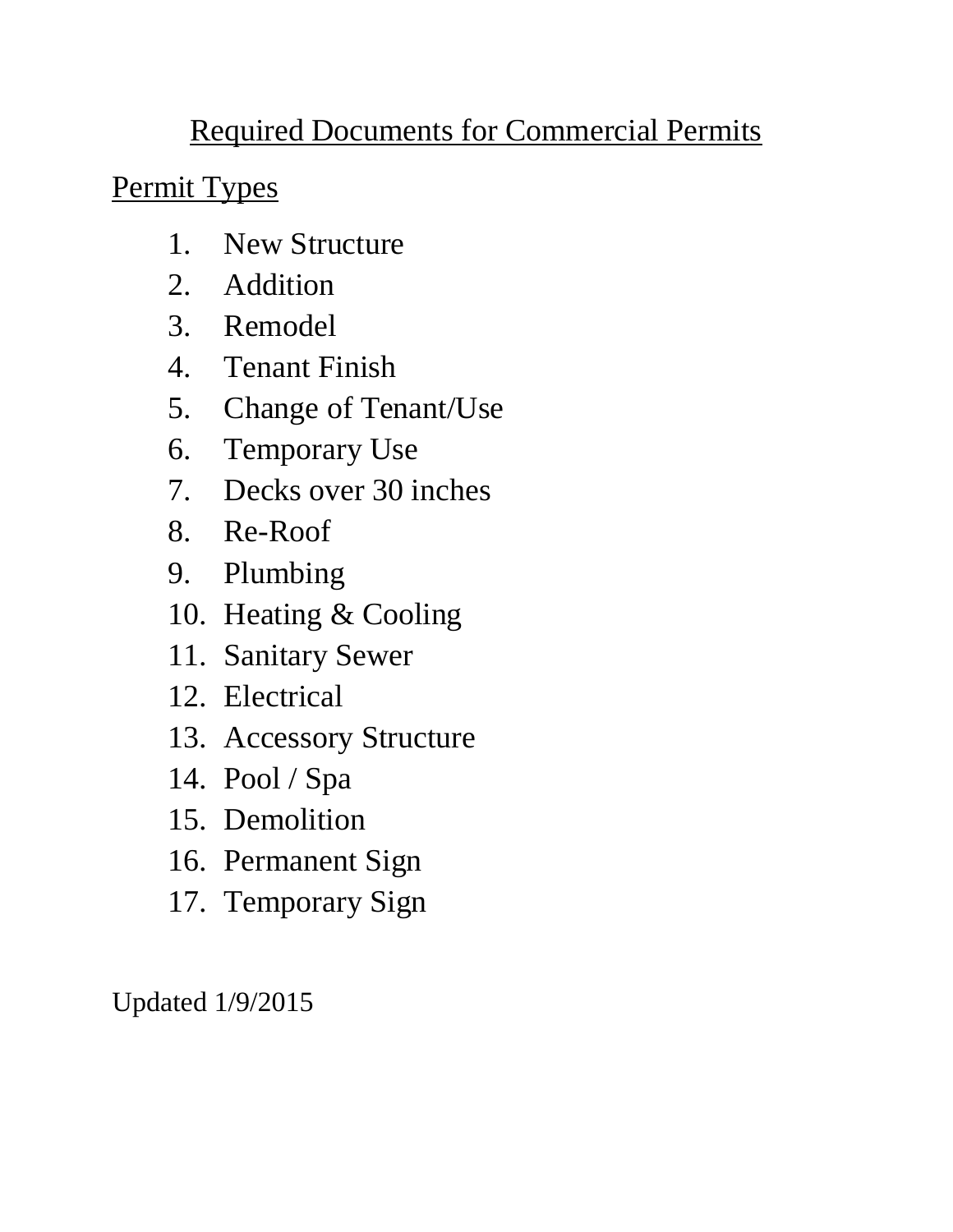### New Commercial

- 1. Completed Permit Application.
- 2. Hamilton Southeastern Utilities Sewer permit and/or Letter of Understanding from HSE or well and/or septic permit for Hamilton County Health Department (if applicable).
- 3. 2 Site Plan Showing:
	- a. Property lines on all sides.
	- b. Established street grade and Proposed finished grades.
	- c. Location and size of proposed structures & all existing structure to scale with distances to property lines.
	- d. Location of right of way and utility easements (where applicable).
	- e. If not platted, distance to nearest intersection or driveway.
	- f. Locations where utility connections will be made.
	- g. Locations of fire hydrants and fire department connections (if applicable).
- 4. 2 sets of Construction Drawings showing:
	- a. Architectural (General Construction & Elevation Drawings).
	- b. Demolition.
	- c. Structural (including manufactured truss drawings).
	- d. Electrical (including lighting plan).
	- e. Fire Alarm (if applicable).
	- f. Elevator.
	- g. Fire protection and sprinklers.
	- h. Mechanical.
	- i. Plumbing.
	- j. Elevation drawings.
	- k. Identify type of exterior coverings and color.
- 5. State Construction Design Release.
- 6. Road/Bridge Impact fee estimate request form.
- 7. Property owner affidavit allowing work to be performed.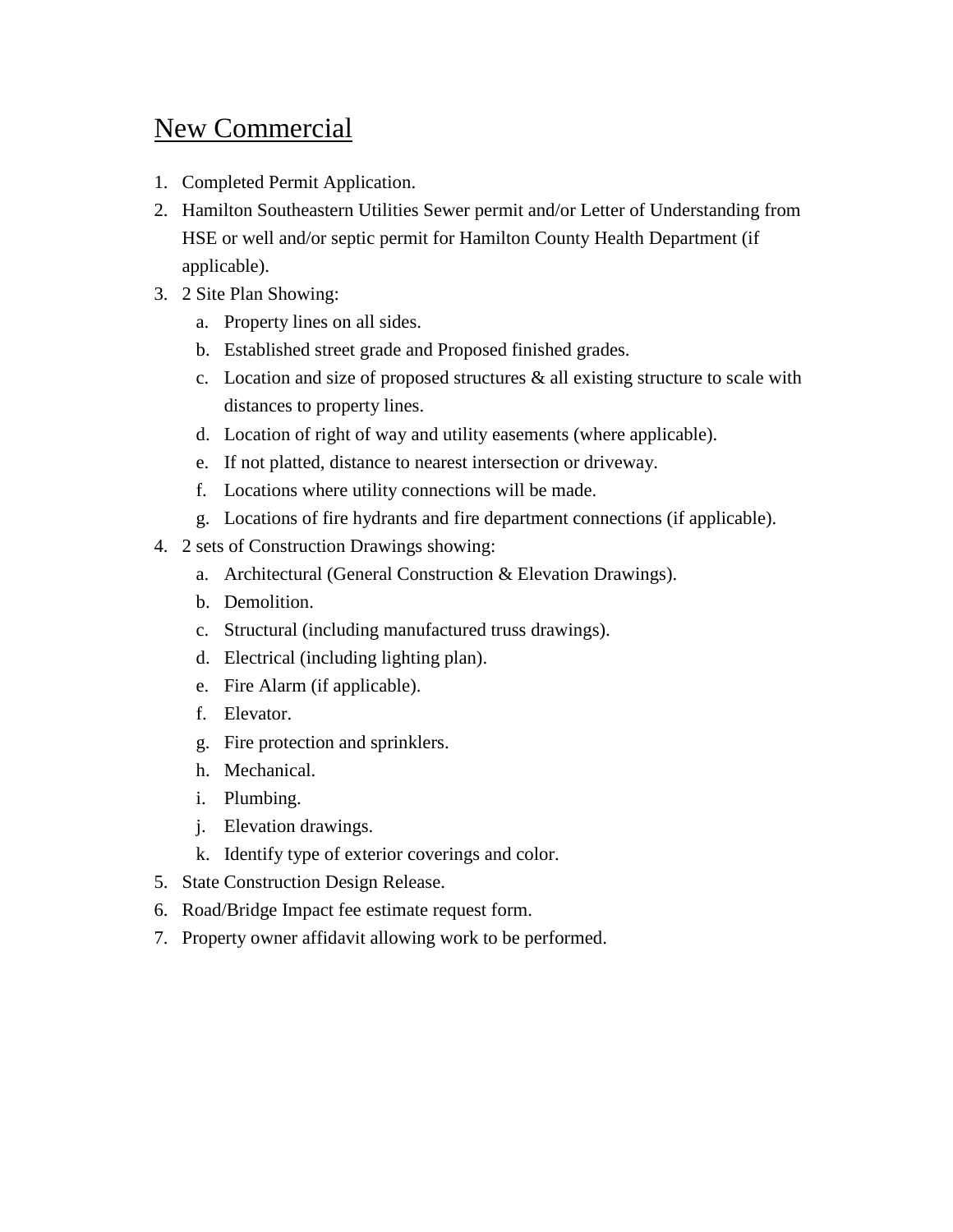#### Addition

- 1. Completed Permit Application.
- 2. Hamilton Southeastern Utilities Sewer permit and/or Letter of Understanding from HSE or well and/or septic permit for Hamilton County Health Department (if applicable).
- 3. 2 Site Plan Showing:
	- a. Property lines on all sides.
	- b. Established street grade and Proposed finished grades.
	- c. Location and size of proposed structures & all existing structure to scale with distances to property lines.
	- d. Location of right of way and utility easements (where applicable).
	- e. If not platted, distance to nearest intersection or driveway.
	- f. Locations where utility connections will be made.
	- g. Locations of fire hydrants and fire department connections (if applicable).
- 4. 2 sets of Construction Drawings showing:
	- a. Architectural (General Construction & Elevation Drawings).
	- b. Demolition.
	- c. Structural (including manufactured truss drawings).
	- d. Electrical (including lighting plan).
	- e. Fire Alarm (if applicable).
	- f. Elevator.
	- g. Fire protection and sprinklers.
	- h. Mechanical.
	- i. Plumbing.
	- j. Elevation drawings.
	- k. Identify type of exterior coverings and color.
- 5. State Construction Design Release (if applicable).
- 6. Road/Bridge Impact fee estimate request form.
- 7. Letter of scope of work.
- 8. Property owner affidavit allowing work to be performed.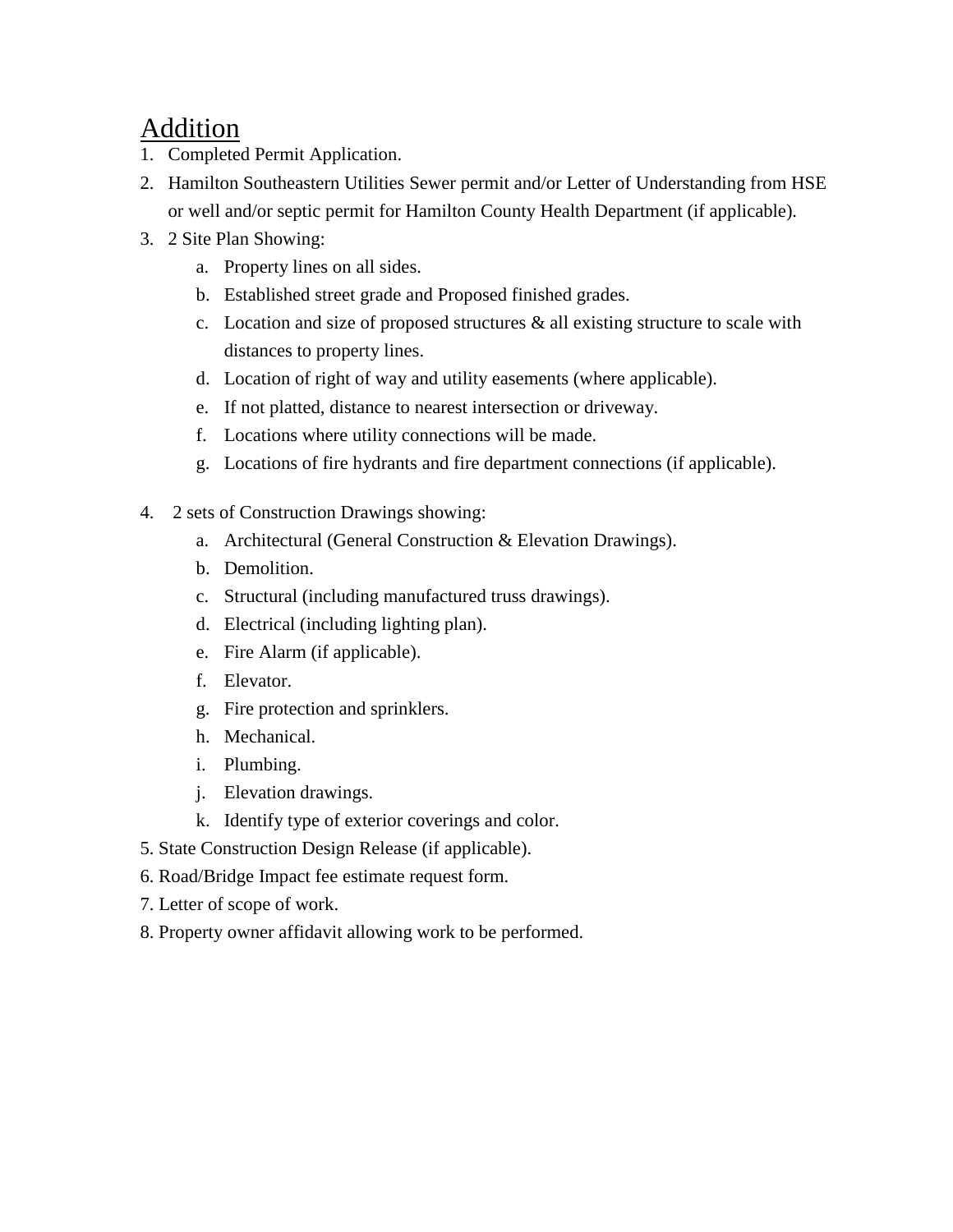### Remodel

- 1. Completed Permit Application.
- 2. Hamilton Southeastern Utilities Sewer permit and/or Letter of Understanding from HSE or well and/or septic permit for Hamilton County Health Department (if applicable).

3. 2 - Detailed floor plan of existing structure identifying use for each room, as well as proposed remodeled floor plan identifying use for each room and any intended structural framing, electrical, mechanical or plumbing upgrades to existing structure.

4. State Construction Design Release (if applicable).

- 5. Road/Bridge Impact fee estimate request form.
- 6. Letter of scope of work.
- 7. Property owner affidavit allowing work to be performed.

#### Tenant Finish

- 1. Completed Permit Application.
- 2. Hamilton Southeastern Utilities Sewer permit and/or Letter of Understanding from HSE or well and/or septic permit for Hamilton County Health Department (if applicable).

3. 2 – sets of detailed floor plans of existing structure  $\&$  existing adjacent tenants, as well as proposed remodeled floor plan identifying use for each room and any intended structural framing, electrical, mechanical or plumbing upgrades to structure.

4. State Construction Design Release (if applicable).

- 5. Road/Bridge Impact fee estimate request form.
- 6. Letter of scope of work.
- 7. Property owner affidavit allowing work to be performed.

### Change of Tenant/Use

- 1. Completed Permit Application.
- 2. Hamilton Southeastern Utilities Sewer permit and/or Letter of Understanding from HSE or well and/or septic permit for Hamilton County Health Department (if applicable).
- 3. 2 sets of detailed floor plans of existing structure identifying use for each room.
- 4. Construction Design Release (if change of use as defined in the Indiana Building Code).
- 5. Road/Bridge Impact fee estimate request form.
- 6. Property owner affidavit allowing work to be performed.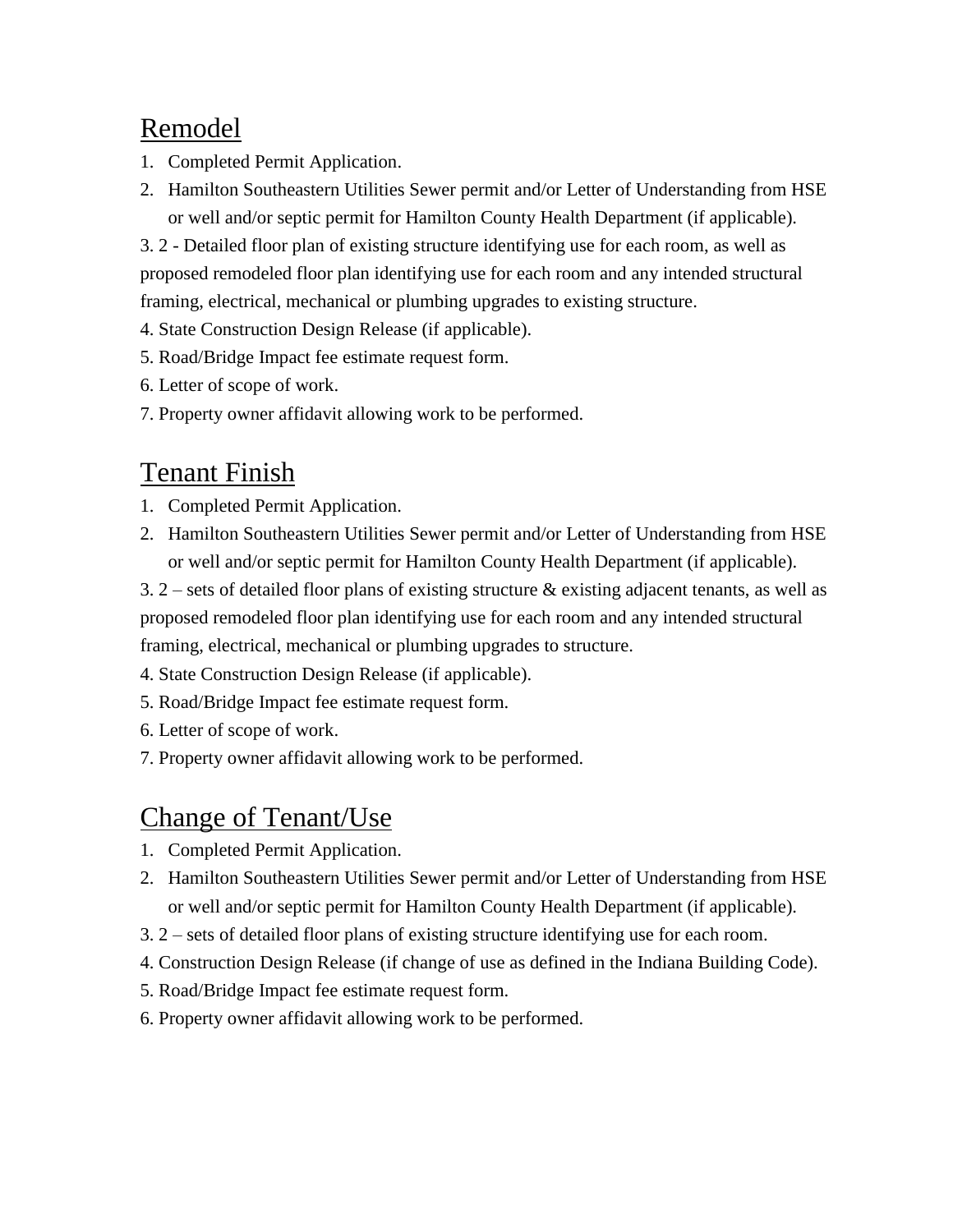### Temporary Use

- 1. Completed Permit Application.
- 2. 2 Site plan showing:
	- a. Footprint of Structure.
	- b. Parking lot layout, driveways and curb cuts.
	- c. Location(s) of proposed tent(s).
	- d. Location(s)  $&$  details of proposed sign(s).
	- e. Property Owners consent letter.
- 3. Property owner affidavit allowing work to be performed.

#### Deck

- 1. Completed Permit Application.
- 2. Plot/Site Plan Showing location of proposed deck & all existing structures.
- 3. 2 Sets of plans showing details of deck including but not limited to foundation, framing, guardrails, stairs, and elevation drawings for all sides.
- 4. Intended Use
- 5. Parking Layout (Commercial)
- 6. Road/Bridge Impact fee estimate request form.
- 7. Letter of scope of work.
- 8. Property owner affidavit allowing work to be performed.

### Re-Roof, Plumbing, Heating & Cooling, Sanitary Sewer Repair

- 1. Completed Permit Application.
- 2. Letter of scope of work.
- 3. Property owner affidavit allowing work to be performed.

#### Electrical

- 1. Completed Permit Application.
- 2. Letter of scope of work.
- 3. Site Plan (if Cell Tower).
- 4. Property owner affidavit allowing work to be performed.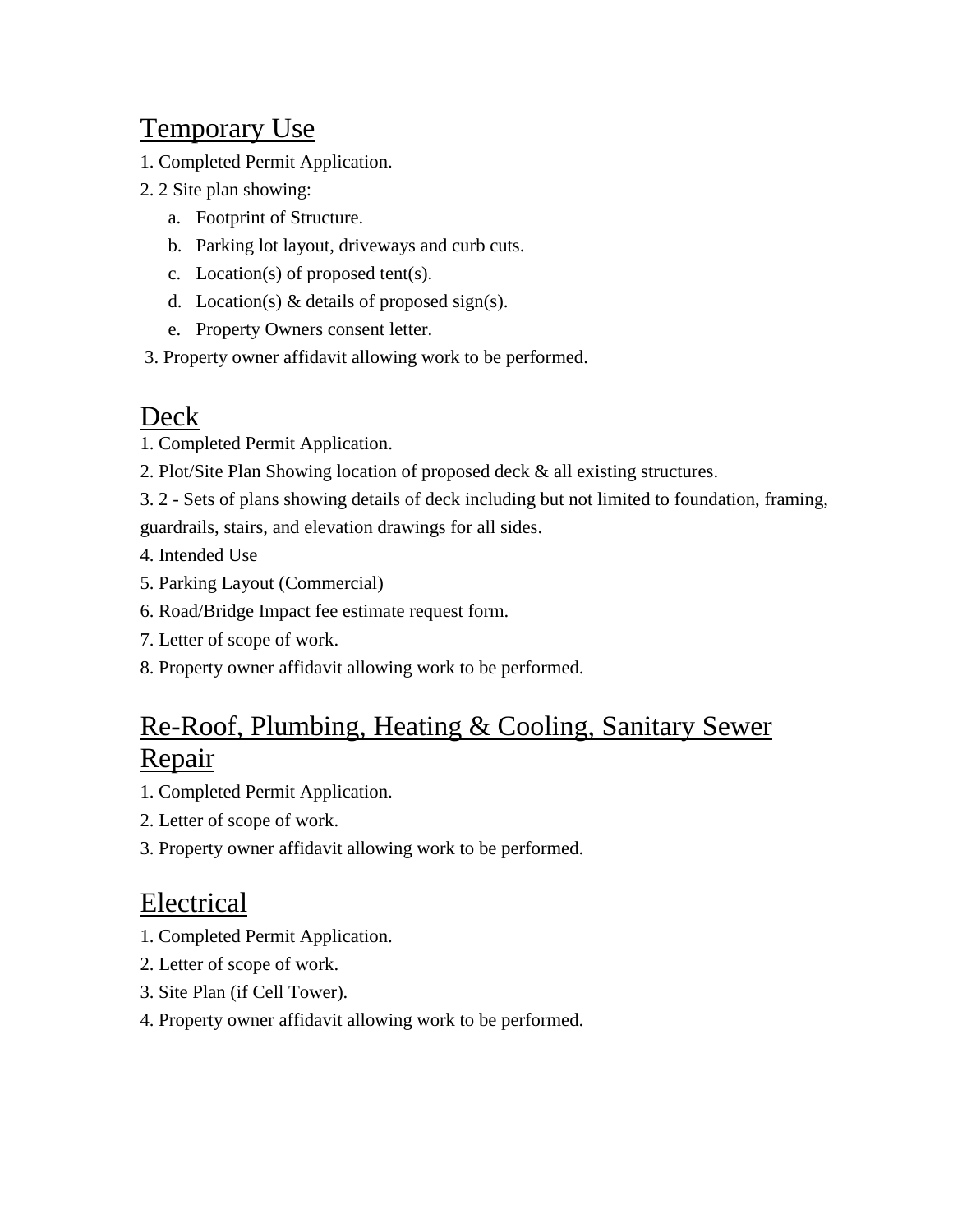#### Accessory Structure

1. Completed Permit Application.

2. Plot/Site Plan showing location to scale of proposed accessory structure and all existing structures.

3. 2 - Set of Elevation drawings required for all sides of proposed accessory structures. Accessory structures 200 square feet or more must include detailed plans including but not limited to foundation, framing, window & door locations, exterior coverings types and colors, and all applicable mechanicals.

- 4. State Construction Design Release (if applicable).
- 5. Letter of scope of work.
- 6. Property owner affidavit allowing work to be performed.

#### Pool/Spa

- 1. Completed Permit Application.
- 2. Plot/Site Plan showing location of proposed pool or spa and all existing structures to scale.

3. 2 - Set of construction plans including cross section of pool, pool bonding location, and type of safety barrier protecting pool.

- 4. State Construction Design Release (if applicable).
- 5. Letter of scope of work.
- 6. Property owner affidavit allowing work to be performed.

#### Demolition

- 1. Completed Permit Application.
- 2. Plot/Site Plan or Aerial showing all existing structure.
- 3. Written statement from property owner authorizing demolition to property.
- 4. Written statement from property owner that utilities have been disconnected.
- 5. Letter of scope of work.

#### Permanent Sign

- 1. Completed Permit Application.
- 2. Scale drawing of proposed sign.
- 3. Site plan showing location of proposed sign.
- 4. Plan for required landscaping for all ground signs.
- 5. Property owner affidavit allowing work to be performed.